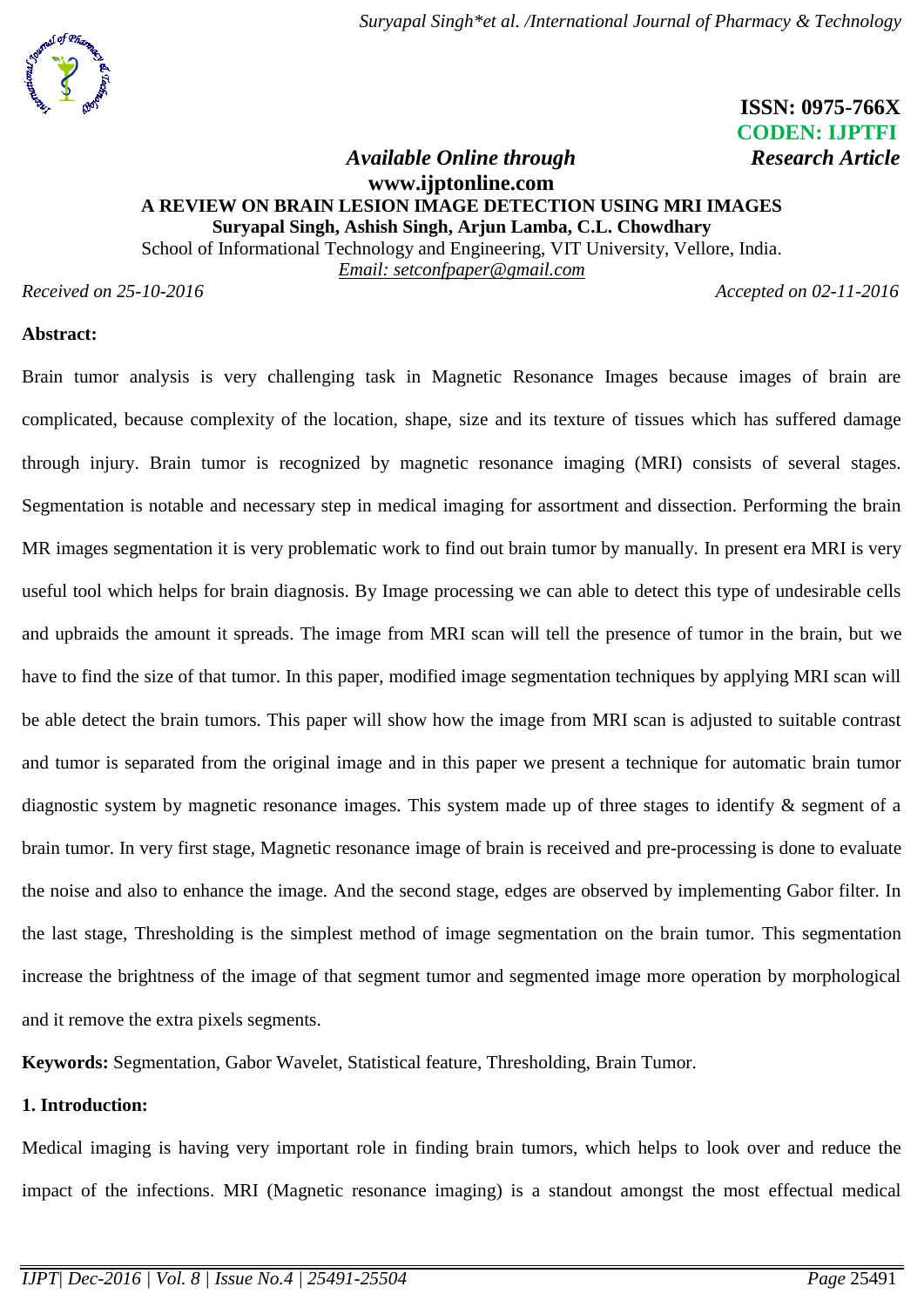imaging method. Here it is account of MRI uses no ionizations waves, and it fits for indicating different tissues having a great resolution with great differentiation. Benefit of MRI is that it creates variety of pictures of the identical tissue body with distinctive complexity representation ability by procedure for applying various picture securing rules and aspects. All this individual pictures give valuable extra anatomical knowledge about the same tissue body. Corresponding knowledge from various complexity procedures helps analysts with focusing on brain conditions and processes of a disease more clearly. In managing MRI, the most exacting issues is to segment some specific cells and tissues from whatsoever is there in the images that is why it proceed toward segmentation. The more specifically, image segmentation includes manual or automatic dividing the image into an arrangement of moderately homogeneous body with related attribute, so every one of which can be labeled with a isolated mark. Segmentation facilitate doctors to understand the diseased tissue more simply, so it is an most vital and severe approach in MR imaging. Whereas in manual segmentation, the tumor regions is manually situated on every single adjacent portion where the tumor is deliberate to exist, However this is a costly, long and very time consuming. Furthermore, it is very difficult to labialized tumor by manual variety. So for that purpose we need computerized strategy is required.

Although the fact that there are a few general division techniques, for e.g., thresholding, clustering and region growing methods, and they are not simply suitable to the area of brain lesions recognition. On account of consolidation likenesses between brain tumors and some typical tissues can actuate unsureness is in the applied algorithm. In this methodology we have four basic problems. Firstly, getting the information is not generally possible because of patient's state and the second one is, gathering of multi-spectral magnetic resonance image is high in cost. Whereas in Third more of data is collected which is redundant that grows data processing span and the probability of segmentation faults. And by last multi-spectral MRI information sustain the wrong effects of irregularity and improperly aligned, which needs image improvement and predisposition rectification preceding applying the segmentation implemented algorithm. In this paper we propose an automatic algorithm calculation for tumor recognition and segmentation is formed of 2D single-spectral anatomical magnetic resonance image. The purpose in this paper is to calculate tumor location, tumor segmentation, and efficacy assessment of capabilities. A tumor identification method is observed in view for examination of shared information of histograms of the two sides of brain. After recognition of an image, wherever the injured tumor tissue is, it is putted into the segmentation stage so as to portray the lesion region. We find the applicant tumor areas by using sliding windowing, which clears the entire brain tissue. Where we use proposed post-processing technique is implemented to remove the faulty positives and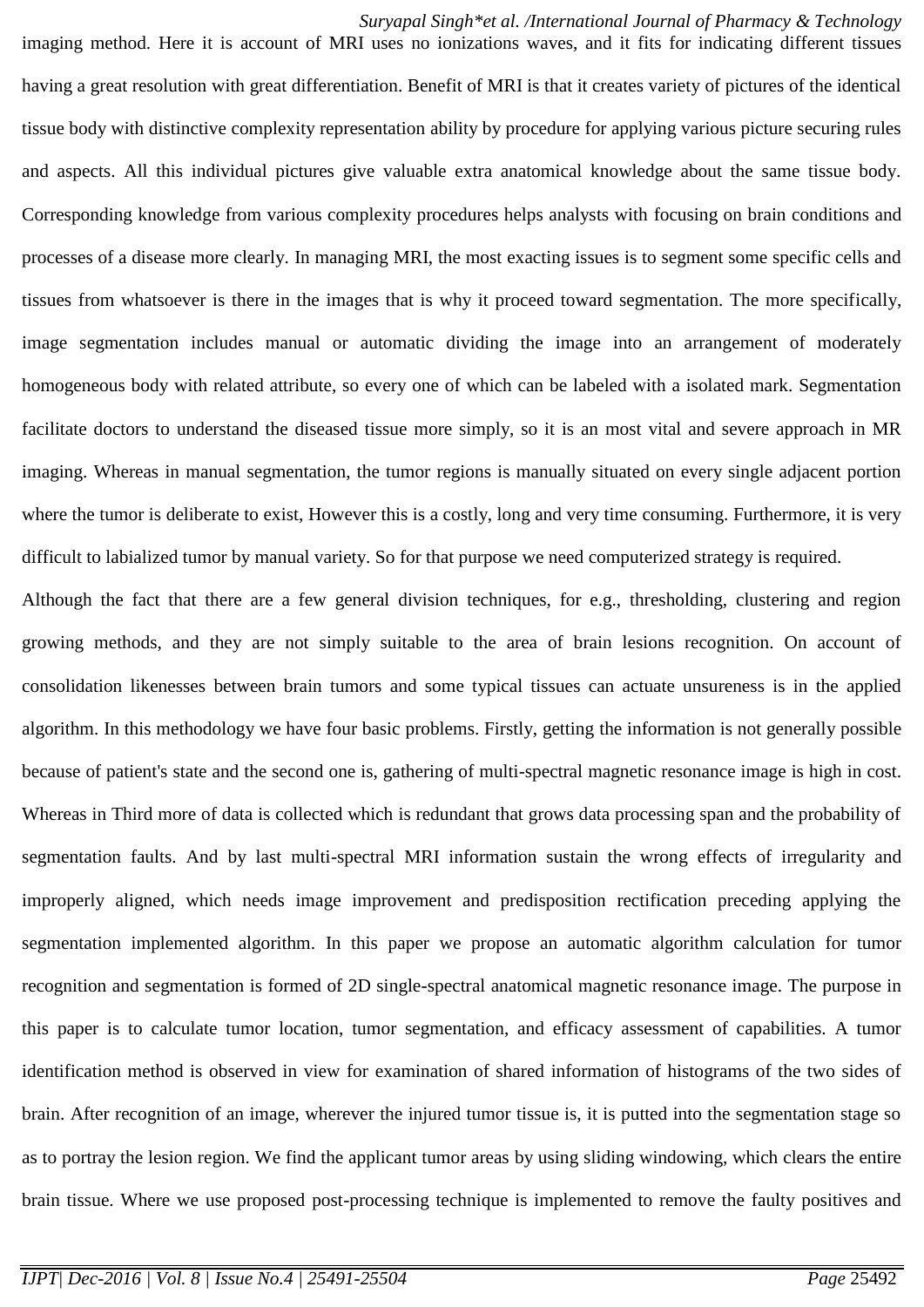negatives. This is evident that the attributes of tumor which can be isolated in different class of tissue is immensely essential and depends, on the important decision of taking out the elements to depict the district of attentiveness or semi-homogenous areas. An extensive diversity in region, size, appearance, and apparent of tumor tissue makes quality Extraction a confusing job. In magnetic resonance brain image different tissues, for example, White matter and cerebrospinal fluid is having cumbersome structures that raise the problem of efficient quality/feature extraction. Whereas studies has concentrated on extracting the features that are helpful for tumor segmentation, the significant literary texts has not gave an contrast of which extraction technique is much better for this form of application. We are using the two most well-known type of firmly established and proficient texture form component extraction method. The very first is the Gabor wavelet feature extraction technique that apprehends persistence, area, and its inclination, giving multi-determination texture data for the spatial space and in addition to the frequency domain also. Second one is statistical features which are basically based on using texture based features extraction technique for example, GLRLM (Gray level run length matrix), HOG (Histogram of oriented gradient), LBP (linear binary pattern), and GLCM (Gray level co-occurrence matrix). Here all the given extraction technique shows the relation in between the force of two image pixels or variety of pixels.

#### **Contribution**

The methods which we discussed are depend on brain tumor segmentation, like multiple scales classification, local and global registration, multi- spectral MRI information. And in our paper we will discuss few shortcomings as followed. For illustration we can say that our proposed calculation is autonomous of map book enrollment, bunches, and former learning. We have to take care of our mistake in the predisposition stages form which our tumor division accuracy will straightforwardly influence. Further the learning of conditions and calculations that can be prepared to fuse such data. We can enhance some accuracy by our commitment towards computational efficiency, which is depends on single-spectral MRI.

We can say that gathering of multiple MR images is time-and cost-expending, otherworldly MRI information is a great deal and reasonable. No human intercession and additionally completely programmed is our strategy.

Moreover, in this work we utilize have viable composition based factual component extraction strategies for tumor division by utilizing the way that brain tumors frequently have extraordinary structures contrasted with brain tissues attributable to the impact of angiogenesis. Our commitment is correlation of components with the generally utilized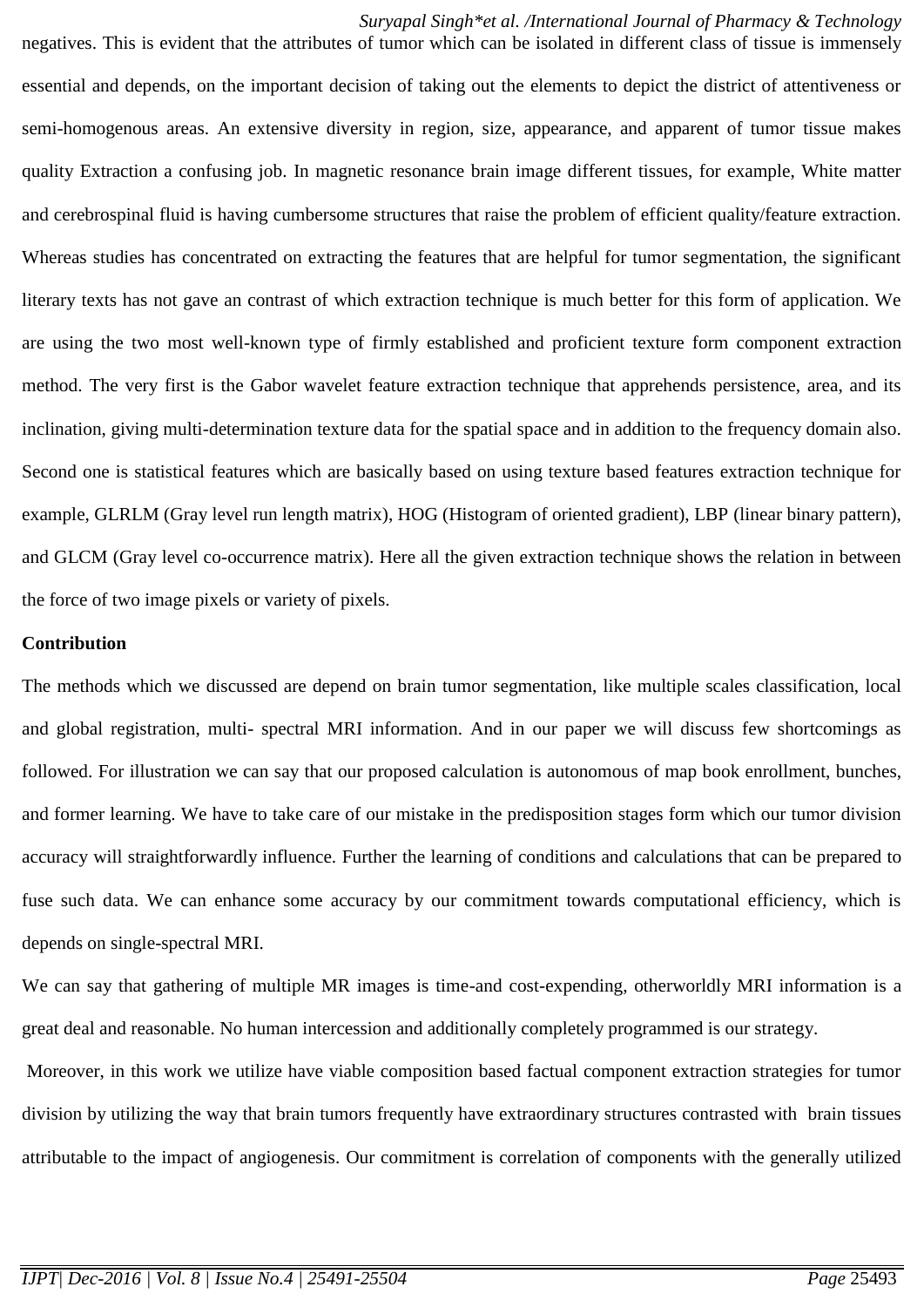*Suryapal Singh\*et al. /International Journal of Pharmacy & Technology* Gabor wavelet highlights. The remaining part of the paper is sorted out after, 2 component extraction techniques utilized. Our tested system (having information planning) are introduced in Section 3. Conclusion is in Section 4.

# **2. Texture-based Feature Extraction Techniques**

In this paper, we are discussing on the two features that is (Gabor wavelet and Statistical feature). In Gabor wavelet feature it using a Gabor wavelet transformation technique. And in Statistical feature, it uses different texture-based feature technique. In this we are using some important methods to know more about the two main feature, those are GLCM, GLRLM, HOG, and LBP.

# **2.1 Gabor wavelet feature Extraction technique**

Gabor wavelet highlight the basic structure of image and it relating to spatial frequency (scales), and the reference of a visual sensation, and still there are research going on it, which includes texture analysis and image segmentations. There are 2 main techniques; two-dimensional Gabor filter is a Gaussian kernel function inflection by a complex sinusoidal plane wave.

$$
G(a,b) = \frac{f^2}{\pi \gamma \eta} \exp[\sqrt{a^2 + \gamma^2 y^2}] \exp[\sqrt{a^2 \pi f a' + \phi}]
$$

Where  $a$  and  $b$  defined as:-

 $a^{'} = a cos \theta + b cos \theta$ 

 $b = a sin\theta + b sin\theta$ 

here f is the density of the sinusoid  $(\theta)$  is the introduction of the direction of the typical to the parallel stripes of a gabor wavelet operation,  $(\phi)$  the stage counterbalance,  $(\mu)$  is the standard deviation of the Gaussian envelope and  $(\gamma)$ is the spatial aspect ratio which indicates the ellipticity of the support Gabor functions. Ordinarily, analysts use Gabor wavelets channels in five unique scales and eight introductions.

# **2.2 Statistical Feature extraction technique**

• First-order statistical technique

Mean, entropy, average contrast, median energy, skewness and kurtosis are useful first-order statistical features. Mean is the average quantity of the intensity of image. Variance indicates the intensity variations around the mean. Skewness quantifiers are the asymmetry of the histogram around the mean. Kurtosis is the [planeness](http://www.synonym.com/synonyms/planeness) of the histogram. Entropy reveals the randomness of intensity quantity. Formulae for these features are listed as follows

Mean, median, average contrast, energy and selective information, skewness and kurtosis are helpful first-request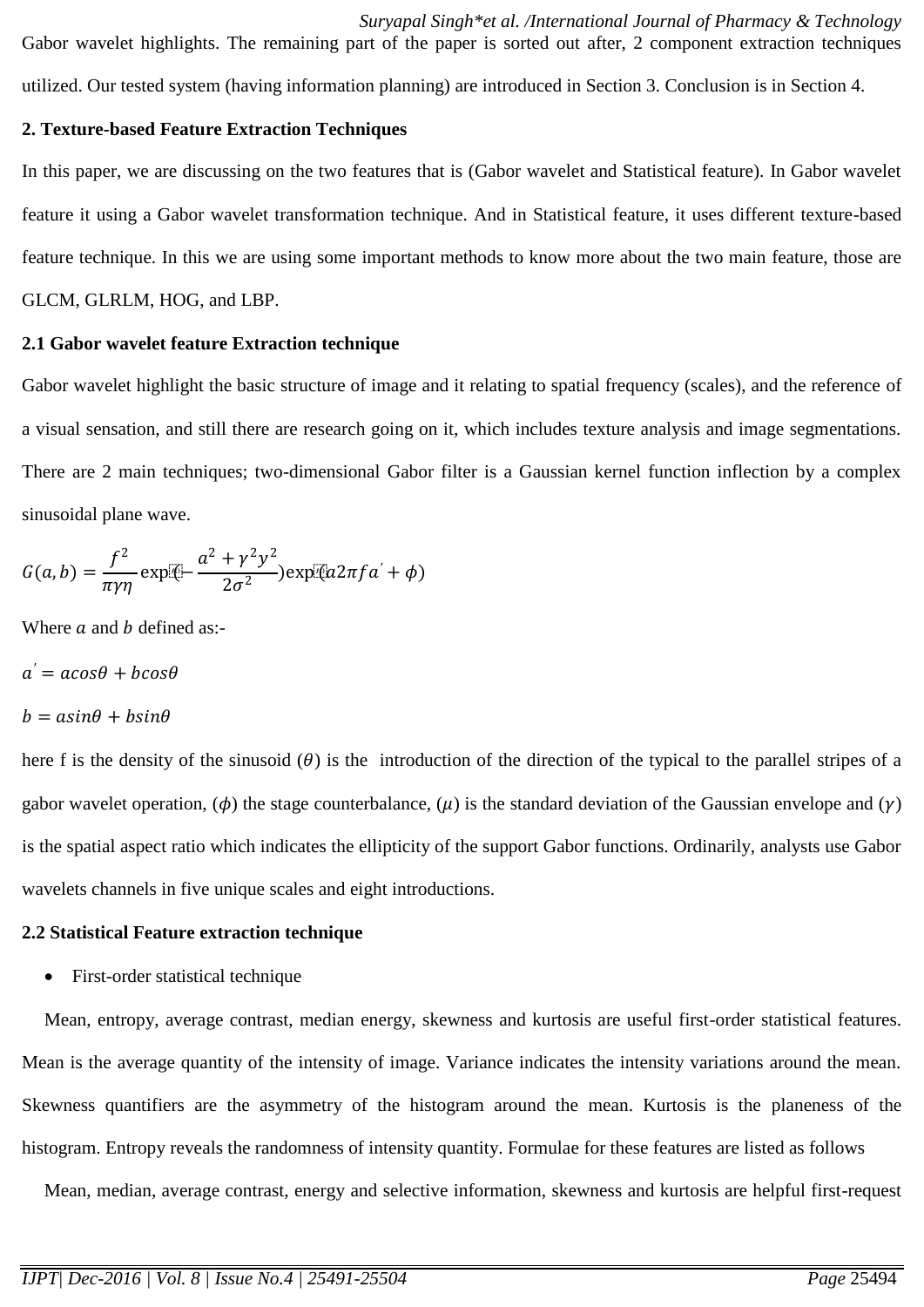*Suryapal Singh\*et al. /International Journal of Pharmacy & Technology* statistical features. Mean is the normal estimation of the power of the image. Fluctuation indicates the power fluctuation around the mean. Skewness determines the asymmetry of the histogram around the mean. Selective information uncovers the irregularity of force qualities. Some formulae are there for these elements as follows In mean:

$$
\mu = \sum_{i=0}^{G-1} iP(i)
$$

In average contrast

$$
\sigma^2 = \sum_{i=0}^{G-1} (i - \mu)^2 P(i)
$$

In skewness:-

$$
\mu_4 = \sigma^{-4} \sum_{i=0}^{G-1} (i - \mu)^4 P(i(i) - 3
$$

In energy:-

$$
E = \sum_{i=0}^{G-1} [P(i)]^2
$$

In entropy:-

$$
H=-\sum_{i=0}^{G-1}P(i)log_2[P(i)]
$$

here G is the heights gray level of the image and P(i) is the fair chance of density to the intensity levels which is take out from.

$$
P(i) = h(i)/N
$$

The total number of pixels with intensity level is denoted by h(i), and the total number of pixels in the image is denoted by (i) and N.

#### **2.3 Gray level co-occurrence matrix techniques**

The gray level occurrence of the image properties which are connected to second order statistics, among in all the pixels or the bunch of the pixels (normally 2). In the GLCM is a 2D histogram which exposit the striking the couple of pixels which are distributed by the some distant d.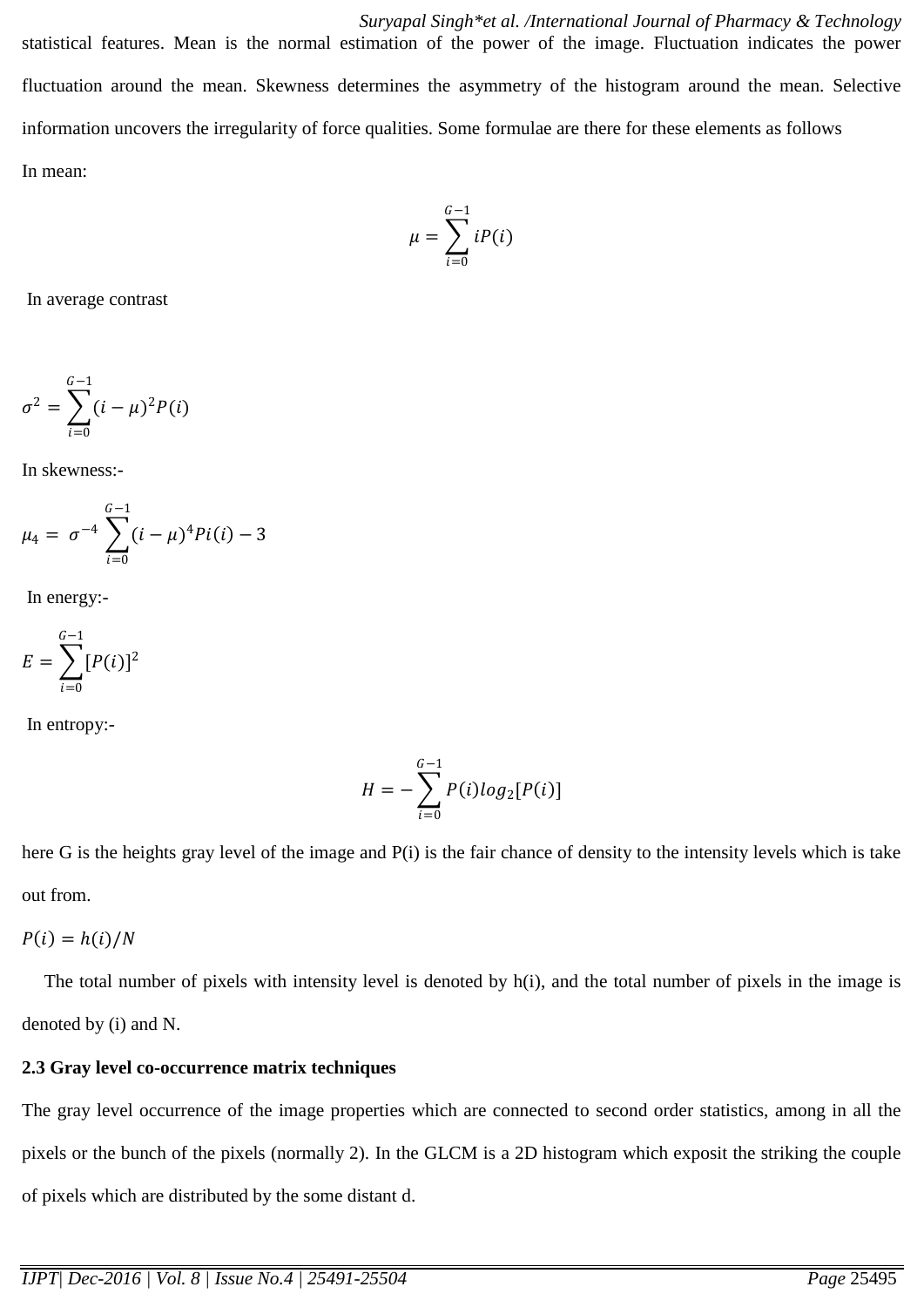*Suryapal Singh\*et al. /International Journal of Pharmacy & Technology* If we see our example in this  $I(a, b)$  is an image and the size are( $M \times N$ ) and it also having a some gray level G. In this  $(a_1b_1)$  and  $(a_2b_2)$  are the tow coordinate of the gray level intensities of *i* and *j*. If we take  $\Delta a_1 = a_2 - a_1$  in the way towards j, and  $\Delta b - b_2 - b_1$  in the way towards b, the it make a straight line and it has the direction  $\theta$  that are comparable to function  $\Delta b / \Delta a$ . The simple modification of matrix  $C_{\theta j}$  s determine as:

 $C_{\theta d}(i,j) = (Num\{((a_1,b_1), (a_2,b_2))(M \times N) \times (M \times N)|A\}/K$  In this state A is given as  $(\Delta a = d \sin \theta)$ ,  $(\Delta b =$  $dcos\theta$ ,  $Ia1,b1=i$ , and  $(Ia2,b2=j)$ Furthermore, the number of elements are represented by *Num* in the matrix and total number of the set of pixels. Here d=1,2 and  $\theta = 0^{\circ}$ , 45°, 90°, 135° this degree is use for calculation. There are nearby eight variant texture characteristic which defines co-occurrence of the matrix. Those are defines as:-

Entropy:-

$$
-\sum_{i=0}^{G-1}\sum_{i=0}^{G-1}C_{ij}\log 2\,C_{ij}
$$

Correlation:-

$$
\sum_{i=0}^{G-1}\sum_{i=0}^{G-1}\frac{ijC_{lj}-\mu_a\mu_b}{\sigma_a\sigma_b}
$$

Homogeneity:-

$$
\sum_{i=0}^{G-1} \sum_{i=0}^{G-1} \frac{C_{lj}}{1+|i-j|}
$$

Absolute value:-

$$
\sum_{i=0}^{G-1} \sum_{i=0}^{G-1} |i-j| C_{ij}
$$

Inertia value :-

$$
\sum_{i=0}^{G-1} \sum_{i=0}^{G-1} (i-j)^2 C_{ij}
$$

Inverse different:-

$$
\sum_{i=0}^{G-1} \sum_{i=0}^{G-1} \frac{C_{lj}}{1 + (i+j)^2}
$$

Maximum probability:-

 $\max_{ij} C_{ij}$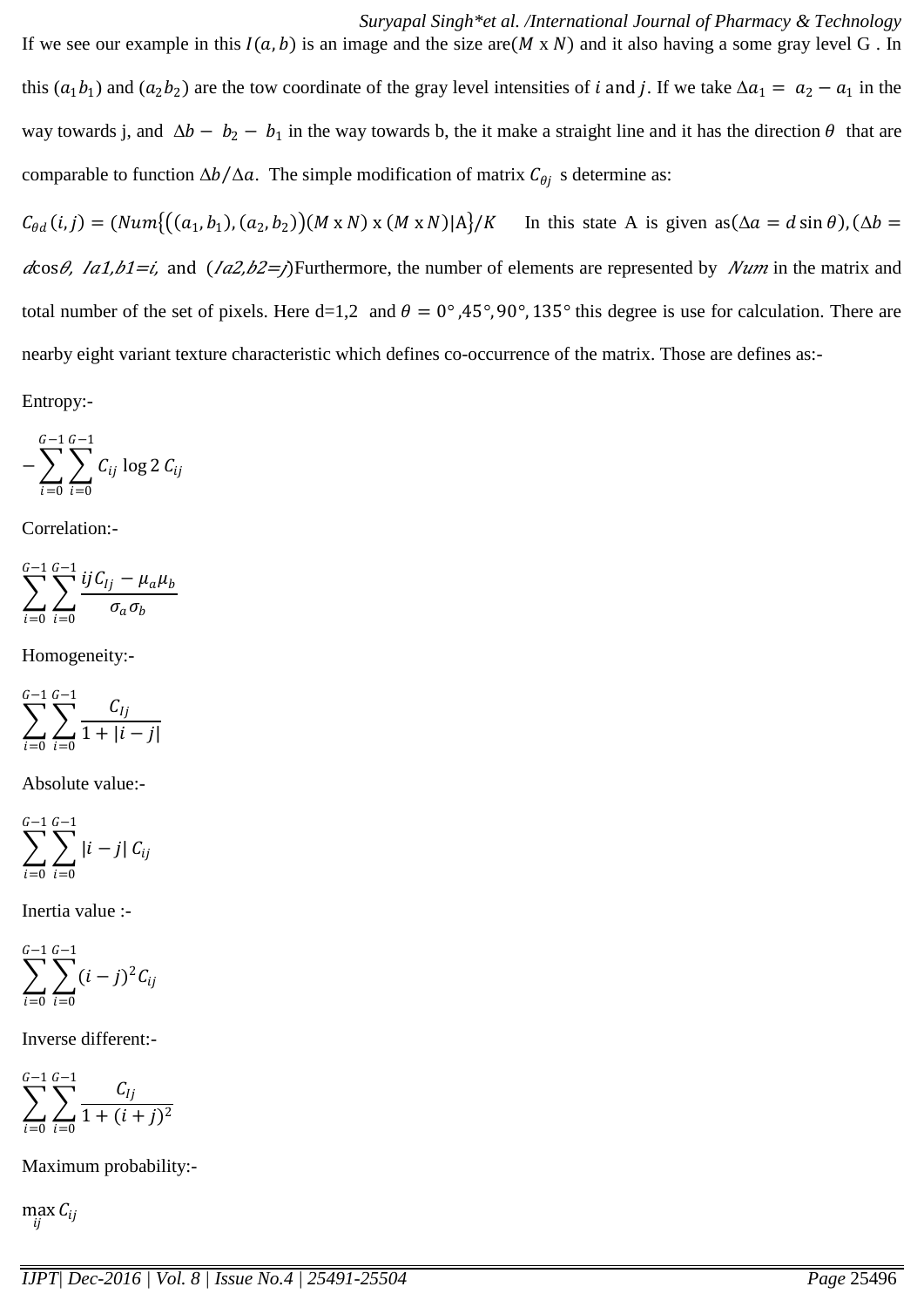Angular second moment(energy):-

$$
\sum_{i=0}^{G-1} \sum_{i=0}^{G-1} (C_{ij})^2
$$

Here  $C_{ij}$  is the  $(i, j)$  the element of the co-occurrence of the matrix.

# **2.4 Gray level length technical attribute.**

GLRLM is a special space second-arrange statistical technical factual system quantitative constant to a spatial area which having a low level. In GLRLM base of the primitive also called gray level run length is thought to be the uttermost collinear supplement set of pixels with the same gray level. In the gray level they runs by differentiate the length and relatedness to the keep going through for a specific gray quality. To figure out the GLRLM, the gray level quantity which keeps going through of different lengths and it should be found out. In the gray level run length matrix of (R(equation), the component (equation) gives an approximate of the number of times a image contains a keep running with a length of l, for a gray level i, toward point h. The gray level run length matrix (equation) are measured for 0*°*, 45*°*, 90*°* and 135*°*. There are five techniques to measure the GLRLM.

(1) SRE:- Short Run Emphasis.

$$
RF_1(R(\theta)) = \frac{1}{T_P} \sum_{i=0}^{G-1} \sum_{l=1}^{N_R} \frac{r'(i, l | \theta)}{l^2}
$$

(2) LRE:- Long Run Emphasis.

$$
RF_2(R(\theta)) = \frac{1}{T_P} \sum_{i=0}^{G-1} \sum_{l=1}^{N_R} j^2 r'(i, l | \theta)
$$

(3) GLD:- Gray Level Distribution.

$$
RF_3(R(\theta)) = \frac{1}{T_P} \sum_{i=0}^{G-1} \left[ \sum_{l=1}^{N_R} r'(i, l | \theta) \right]^2
$$

(4) RLD:- Run Length Distribution.

$$
RF_4(R(\theta)) = \frac{1}{T_P} \sum_{i=0}^{N_R} \left[ \sum_{i=1}^{G-1} r'(i, l | \theta) \right]^2
$$

(5) RP:- Run Percentage.

$$
RF_{5}(R(\theta))=\frac{1}{T_{P}}\sum_{i=0}^{G-1}\sum_{l=1}^{N_{R}}r^{'}(i,l|\theta)
$$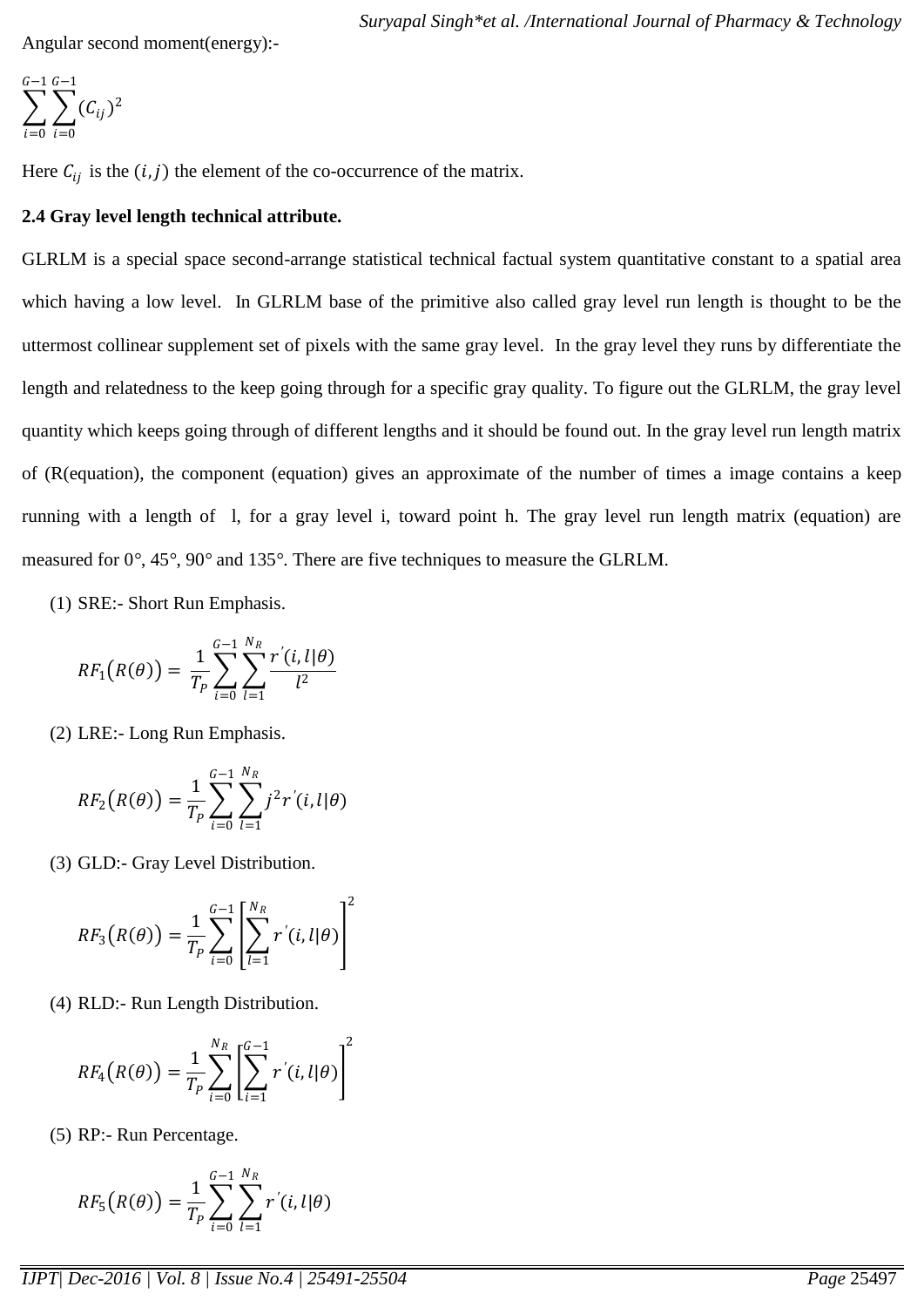*Suryapal Singh\*et al. /International Journal of Pharmacy & Technology* In this G is the total number of gray level and total number of run length in the matrix is denoted by (Nr) and

Tp is

$$
T_P = \sum_{i=0}^{G-1} \sum_{i=1}^{N_R} r'(i, l | \theta)
$$

By doing this experiment we will deduct the above techniques of GLRLM.

# **2.5 Histogram of oriented gradient technique**

In Histogram oriented gradient components are spotlight as frequently as possible utilized of the object and for image processing and for digital vision. The basic need of this technique is to find out the local object appearance and the shape can be represented by a distribution of intensity gradient or edge direction. The procedure ties up frequencies of angle, introduction in limited bits of an image. This is the feature framework of consistently separated cells, and uses covering nearby contrast standardization for higher exactness. In Histogram Oriented Gradient, a image is isolated into small, joined areas called cells, and for every cell a histogram of slope headings or edge introductions is ordered for the pixels inside the cell. The accumulation of these histograms then constitutes the information. For enhanced exactness, the local histograms can be complexity standardized by computing a measure the force over a bigger region called a block, afterward the utilizing this quality to standardize all cells inside of the block.

#### **2.6 Linear Binary pattern features.**

In Linear Binary Pattern function slumber a window over the image and offers names to important pixel of the window by thresholding its local with the important parameter and determining binary numbers for its neighbours. At that point the LBP measurement the sum of the double numbers increased by forces of two expanding clockwise or anticlockwise. The histogram of these 256 variant names is utilized as a texture descriptor. As we considered the locals can be in variant sizes. Any radius and any number of pixels are use in local variable can be used. In this we mention (L,O) for the local pixels, in which L is a pick point on s circle and O is a radius. The value of the LBP code of pixels are  $(a_c b_c)$ .

$$
LBP_{L,0} = \sum_{L=0}^{L-1} S(g_p - g_c) 2^L
$$
  

$$
S(x) = \begin{cases} 1 & \text{if } x \ge 0 \\ 0 & \text{otherwise} \end{cases}
$$

0 otherwise

Here g is the pixel magnitude value, we have chosen  $P=2$  and  $R=1$  on this experiment.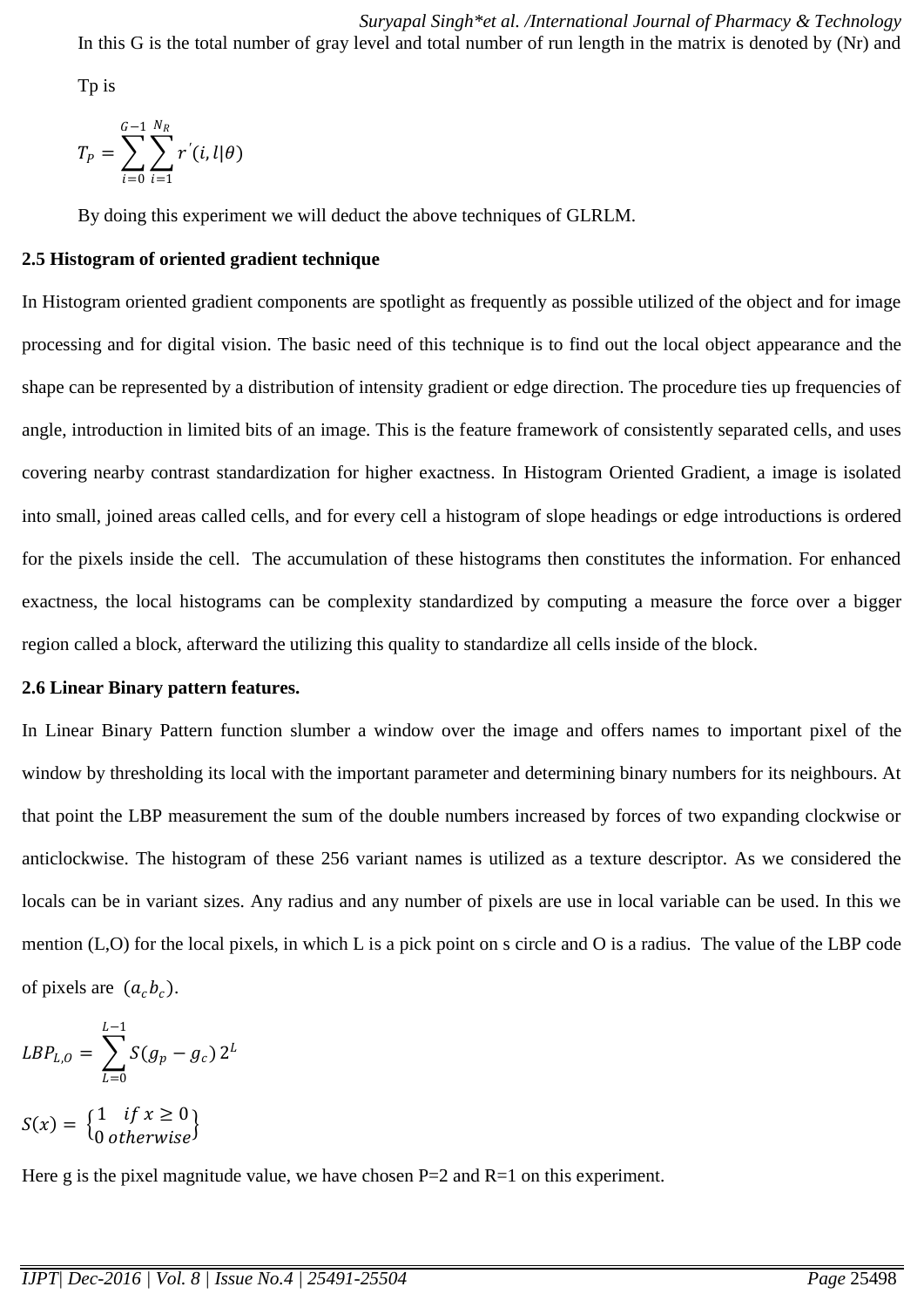#### **3. Experimental techniques**

#### **3.1 System overview**

The presented automating algorithm involve detection of segment carrying tumor, Magnetic resonance images severity normalization, feature extraction, windowing, dimensionality reduction and feature efficacy estimation. Our presented technique for tumor slice identification is depended on histogram asymmetry between two brain divisions. First we break the brain into two divisions by looking for the lengthy diameter like the brain midline. To detect histogram asymmetry, division are obtained for each of the histograms. After this, using collective data of their histograms, the slice possible to involve a part of the tumor is obstinate.After identifying of a slice, which contains tumor tissue,the slice is used for the segmentation level, which contains the tumor part. We find the candidate tumor area implementing the sliding window which ranges over the all brain tissue in the identified slice. Tumor analysis access explained below is implemented then to each of the window instance. In case the window is confidential to have tumor, the key pixel of the window will be determined as tumor, while on other hand, In case it is defined as healthy, the key pixel will be specified as healthy. The given post-processing technique is implemented to evaluate the faulty positives and negatives.

Also we detail a study where we correlate the performance of Gabor wavelet method with statistical features, these both are successful and efficient method of texture based features in detecting tumor segmentation. There is different analysing method like SRC, KNN, NSC and K-means clustering are implemented for competence assessment of the two features. And then final results are correlated using three performance principle explained below.

# **3.2 Performance Criteria.**

In both the feature the goal is to find the best capabilities for finding the exact MRI lesion segmentation. We are going to measure the capability of using a period's algorithm. And also we are using three basic spectacular criteria.

- Sensitivity
- Specificity
- Accuracy

True Positives  $(TP) =$  correctly categorised positive example,

True Negative (TN) =correctly categorised negative example,

False Negatives (FN)=incorrectly categorised positive example,

False Positives (FP) = incorrectly categorised negative example.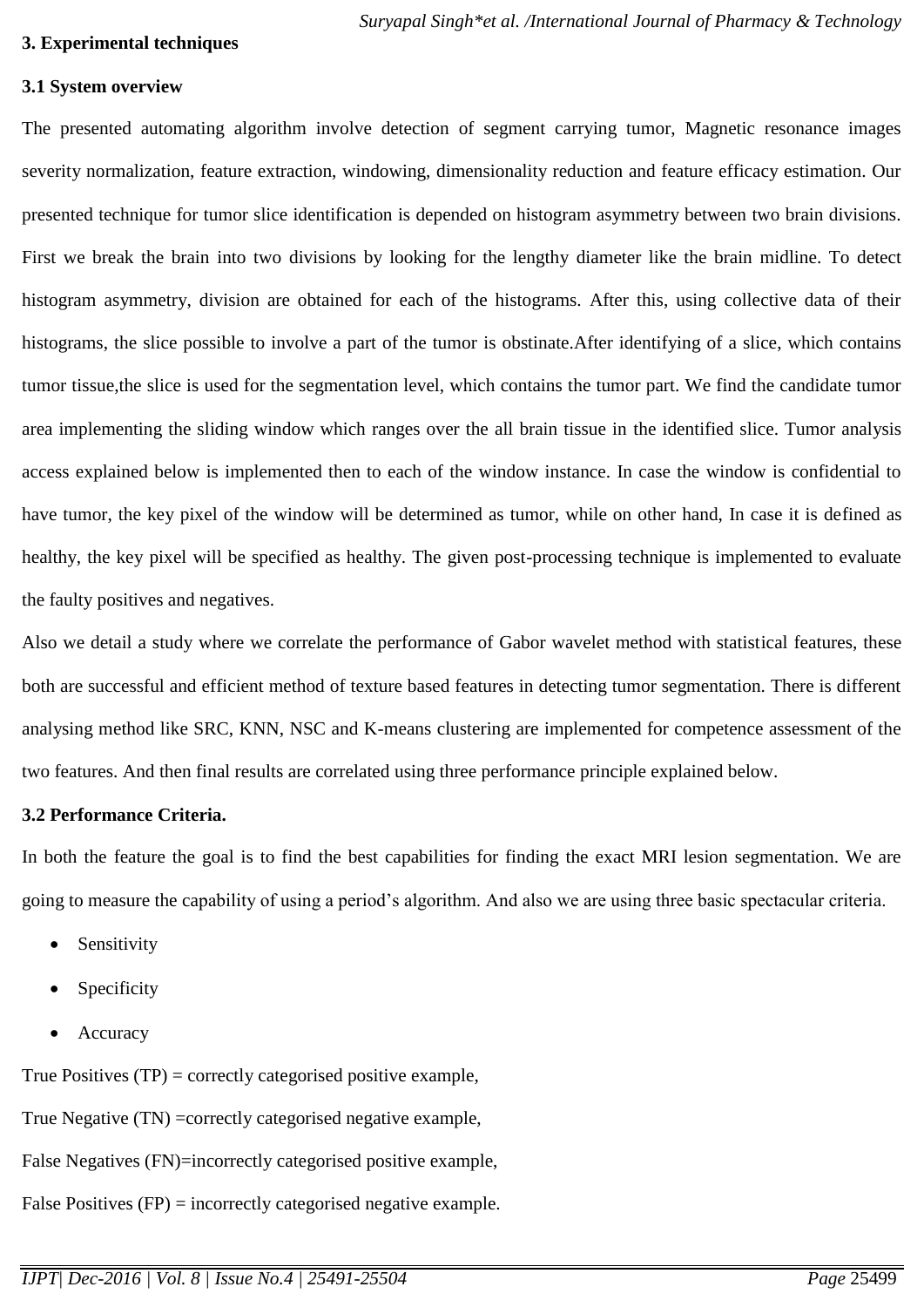Sensitivity= $\frac{x_{TP}}{(x_{TP} + x_{FN})}$  100%

Specificity= $\frac{x_{TP}}{(x_{TN} + x_{FP})}$  100%

#### **3.3 Tumor cuts detection**

The central concept of tumor cut detection depends on histogram asymmetry among the two brain fractions. Splitting the brain into two fractions is accomplished by discovering the longest distance across as the brain mid-line. So as to identify histogram asymmetry, histograms of every fraction is computed. At that point, utilizing common data and resolving the tumor by contain the possible cuts.

There are six stages in our algorithm. In the 1st stage we described the isolation of brain form background. The second uses the middle mass algorithm to discover brain's middle. The third discovers the mind's marginal. And the lengths of every conceivable brain width are decided in fourth stage. The fifth stage assigns the longest breadth as the brain mid-line. The  $6<sup>th</sup>$  stage assumes the tumor cut taking common data between histograms brain division (any two). By utilizing brain mid-line force for every histogram side division is figured. So, we can say that in both blended and genuine databases we utilize, the quantity is same for all subjects in the cuts. For this situation, we can accept that the comparing cuts for to the same area of the brain, which is approximately comparative structure. This helps us to make high level histograms for the nutritive brain division for all cuts utilizing the preparation information. These high level histograms are thought about by the histograms of the verified information to discover the division consists of tumor and show histogram of nutritive and tumor divisions. This technique can get the exact tumor division, which encourages the division procedure to seek just in the division of hobby. In the event that the quantity of cuts is not reliable, another methodology is to figure the shared data between histograms of the two division of one brain image. For this situation, the entire brain is needed to be seeking by the segmenting algorithm. The tumor span is identified by this technique relies on upon the edge for the measure of common data. Higher qualities make it less demanding to recognize little tumors, however just at the expense of a sure rate of false positives. Then again, a lower edge averts false positives, however the calculation won't have the capacity to recognize little tumors. This is an exchange off issue as a level of flexibility for the fashioner relying upon the application. In our test case, we picked the limit taking into account perceptions of the preparation information, enduring the framework's inability to identify little and barely apparent tumors.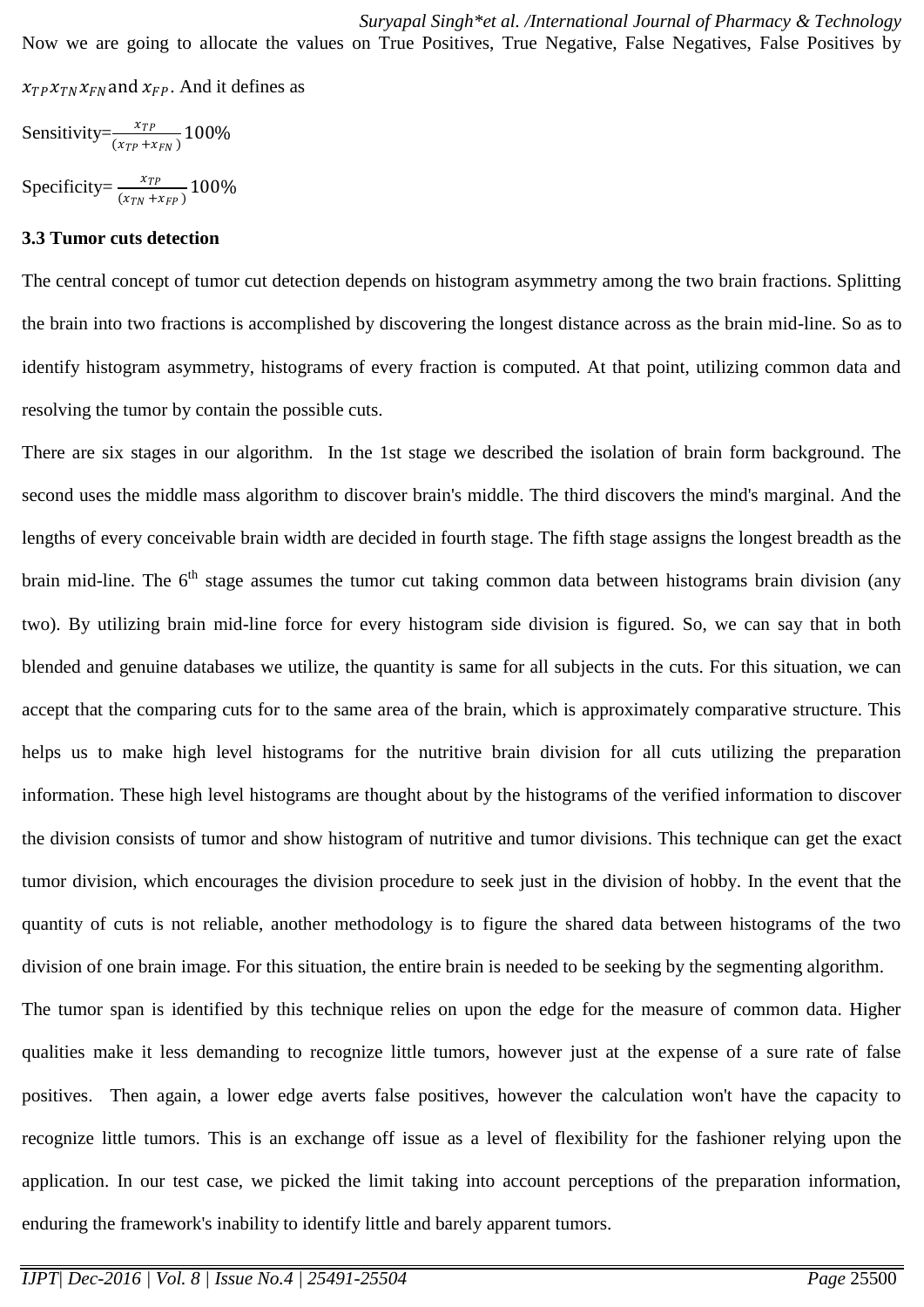#### **3.4 Windowing**

To create the practice set, we will automatically produce contingent windows containing tumor find each selected division. Here we will have the brain borderline and midline which helps us to bound the windows to only overlay the brain tissue and not its background. For this test, the equal sized window sliding sweeps by all the brain, eliminating the field outside the borderline. Here Gabor wavelet as well as statistical feature is extracted by implementing the feature extraction technique.

# **3.5 Magnetic Resonance Image Intensity normalization**

Expected to inter and intra scan image variations in intensity, after identification of slices which involves tumor, we generalize the magnetic resonance image intensity. Image severity normalization is mandatory in quantitative texture review. There are many Magnetic resonance image intensity normalization techniques: Scaling, contrast stretch, histogram normalization and stretching, Gaussian kernel and at last histogram equalization. The histogram normalization technique gives the good performance in comparison to other normalization technique. For quantitative texture analysis we implement histogram normalization technique that is about shifting and stretching the original picture and histogram in procession to overlay all the level of gray scale in the image. It is defined as:

$$
f(a,b) = (GWM - BWM)/(h\_max - h\_min) (h(a,b) - h\_min) + BWM
$$

We are using h(a,b) for histogram of the starting image.  $F(a,b)$  is new histogram and  $h$ <sub>m</sub> and  $h$ <sub>m</sub> and is a small and big gray scale. Based on GWM and BWM, there is new minimum level and new maximum level of image.

# **3.6 Aggregation of Features**

The Gabor wavelet components and statistical components are separated utilizing Gabor wavelet affect, first-arrange statistical caption, GLRLM, HOG, GLCM and LBP systems, as alleged in  $2<sup>nd</sup>$  section. Gabor-wavelet features are separated due to addition of Gabor-wavelet portions with eight introductions and five other scales on three diverse window sizes as 38x38, 50x50, 70x70 windows. The Gabor highlight vector length is 48, 565, 81, 005, 169,005, as to 38x38, 50x50, 70x70 window area, individually. In the brain MR image Fig. 4 shows the genuine after effects of Gabor wavelet filter on an appendix window.

In the first place request measurable elements incorporate middle, mean, normal differentiation, entropy and force vitality, kurtosis & skewness. By using GLCM quoted in our experiment we applied few angles i = 0*°*, 50*°*, 95*°* and 140*°*. In every introduction, GLCM lattice and eight inferred components are computed. GLRLM components are computed for 0 *°*, 50*°* , 95*°*& 140*°*. Separated components are LRE, LRE, RP, GLD, and SRE in different (four)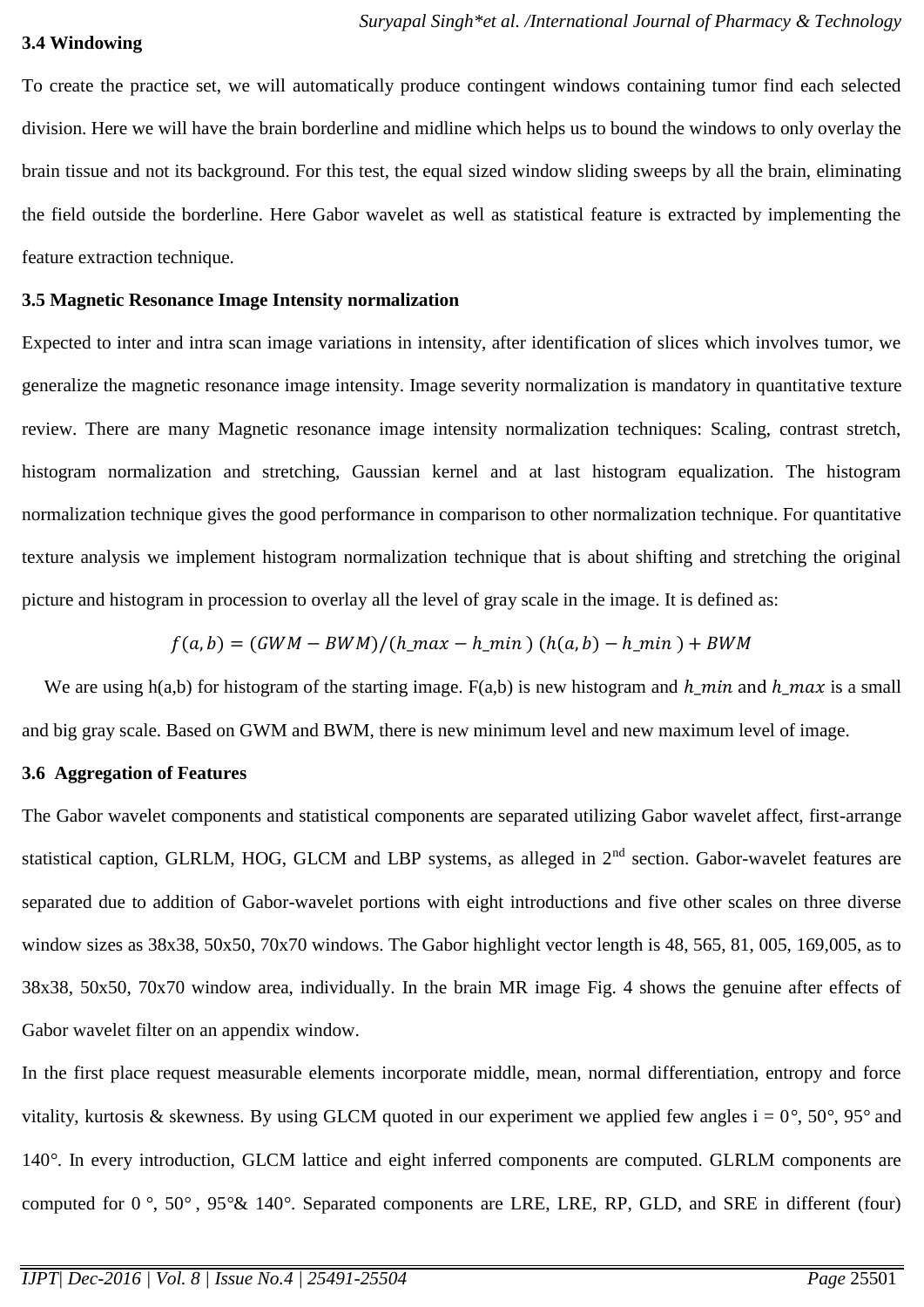*Suryapal Singh\*et al. /International Journal of Pharmacy & Technology* ways. HOG components measure the events of slope introductions in the provincial zones of image. Utilizing 8 introductions and two scale, eighty HOG highlight qualities are removed.

# **3.7 Features Classification**

As classification, there are four managed prosperous methods which are applied and the outcomes are compared.

These methods are NSC, KNN, SVM and SRC as well as one separate clustering technique is k-means.

In comparison, count of healthy windows is basically much more than the count of tumor windows, that makes the set of training cumbersome. So to evade the basic problems known to be happen by cumbersome sets of training, we endorsed to avail the same count of healthy window like that of tumor windows. Sample of training are selected on random basis and then a cross validation 10 folded is used to verify the prosperousness in our model. This cross validation also helps to avoid overfitting.

#### **Table-I: Algorithms wise run-time.**

| Algorithm step                        | Time(min) |
|---------------------------------------|-----------|
| Tumor slice detection                 | 11        |
|                                       |           |
| Gabor wavelet feature extraction      | 16        |
| <b>Statistical feature extraction</b> | 17        |
| PCA on Gabor wavelet feature          | 57        |
| <b>PCA</b> on Statistical feature     | 10        |

This table shows the run time of the each and every steps of the algorithm of all the features.

# **4. Conclusion:**

A combining robotized system that has the capacity to recognize MR images accommodate tumor and after that accommodate the tumor is executed on T1-w and FLAIR arranged (independently). The uncommon exactly of the calculation in tumor division working together with its low figuring elaboration exhibits the effectiveness of our proposed system. One more important objective is its freedom from map book enrolment, earlier anatomical learning, or tilt revising that limit the general utilization of numerous class systems. One more advantage of the proposed technique is in the utilization of single-spiritual MRI. And when utilizing multi-spiritual MR images location the intensity identified in the middle tumor and active tissues, in various other clinical circumstances stand out kind of material in MR images is gathered because of time, expense, and patient circumstance restrictions. What's more, utilization of multi-spiritual information suggests the need to guarantee that each of the spectra(series) must be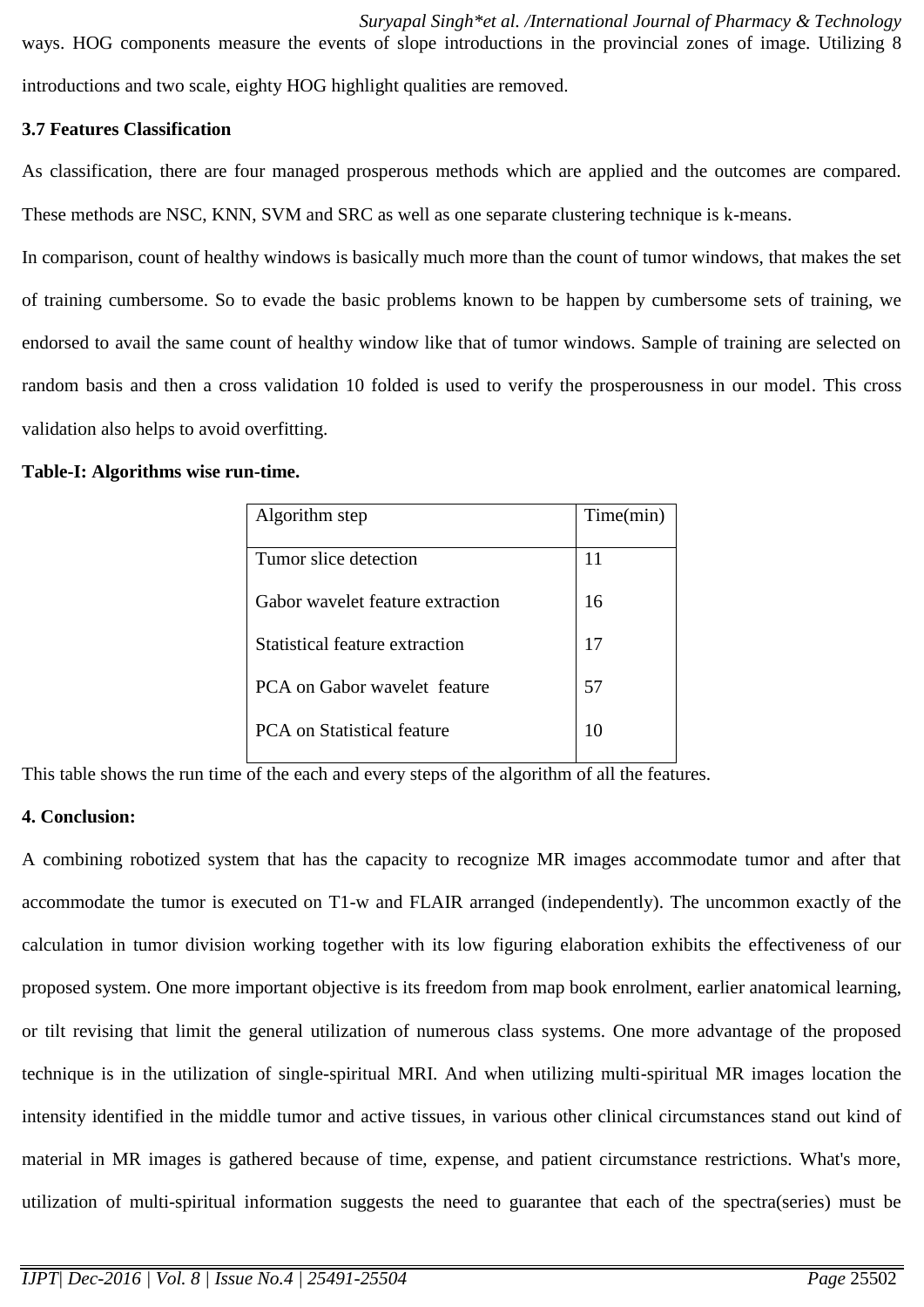*Suryapal Singh\*et al. /International Journal of Pharmacy & Technology* accurately enlisted. Furthermore, regardless of some other strategies' requirement for beginning theory, for example, a provided number of tissue classes or an multi-scale division, such inputs is not required in our algorithm. Such things are required for making our algorithm more powerful, as compare to others. We also analyzed the ability and capacity of two other feature sets – Gabor wavelets and statistical features – in programmed division of brain tumor sores in MRI images. Also, the capacity of statistical feature is much lesser than Gabor wavelet-based element. Our correlated results show the accuracy of Gabor wavelet feature is good but statistical features have more accuracy. Our correlated results show the accuracy of Gabor wavelet feature is good but statistical features have more accuracy. An extensive measure of memory is involves by Gabor wavelets elements, these are exceptionally excess and lead to high computational expenses. These perceptions appear to demonstrate that statistical element is adequately sufficient to separate tumor tissues from other tissue sorts in T1-w and FLAIR images.

# **References:**

- 1. D.P. Acharjya, 2009, Comparative Study of Rough Sets on fuzzy approximation spaces and Intuitionistic fuzzy approximation spaces, International Journal of Computational and Applied Mathematics (IJCAM), Vol. 4 (2), pp. 95-106.
- 2. A. Kharrat, N. Benamrane, M. Messaoud, M. Abid, 2009.Detection of brain tumor in medical images, 3rd IEEE International Conference on signal, circuits and System.
- 3. C.L. Chowdharyand D.P. Acharjya, 2016. A Hybrid Scheme for Breast Cancer Detection using IntuitionisticFuzzy Rough Set Technique, International Journal of Healthcare Information Systems and Informatics. Vol. 11(2), pp. 38-61..
- 4. D. Mortazavi,A.Z. Kouzani,H. Soltanian-Zadeh, 2011. Segmentation of multiple sclerosis lesions in MR images: an analysis, Neuroradiology .
- 5. C. L. Chowdhary, P. G.Shynu, 2011. Applications of Extendable Embedded Web Servers in Medical Diagnosing,International Journal of Computer Applications, Vol. 38 (6), pp. 34-38.
- 6. G. Lemiux G., K. Krakow, F. Woermann 1999.Accurate and Reproducible automatic segmentation of the brain in the weighted volume MRI data, Fast. Magnreson Med 1999.
- 7. Y. Yang, H. Liu, J. Carbonell, W. Ma, 2015. Concept Graph Learning from Educational Data, In Proceedings of the Eighth ACM International Conference on Web Search and Data Mining, pp. 159-168.